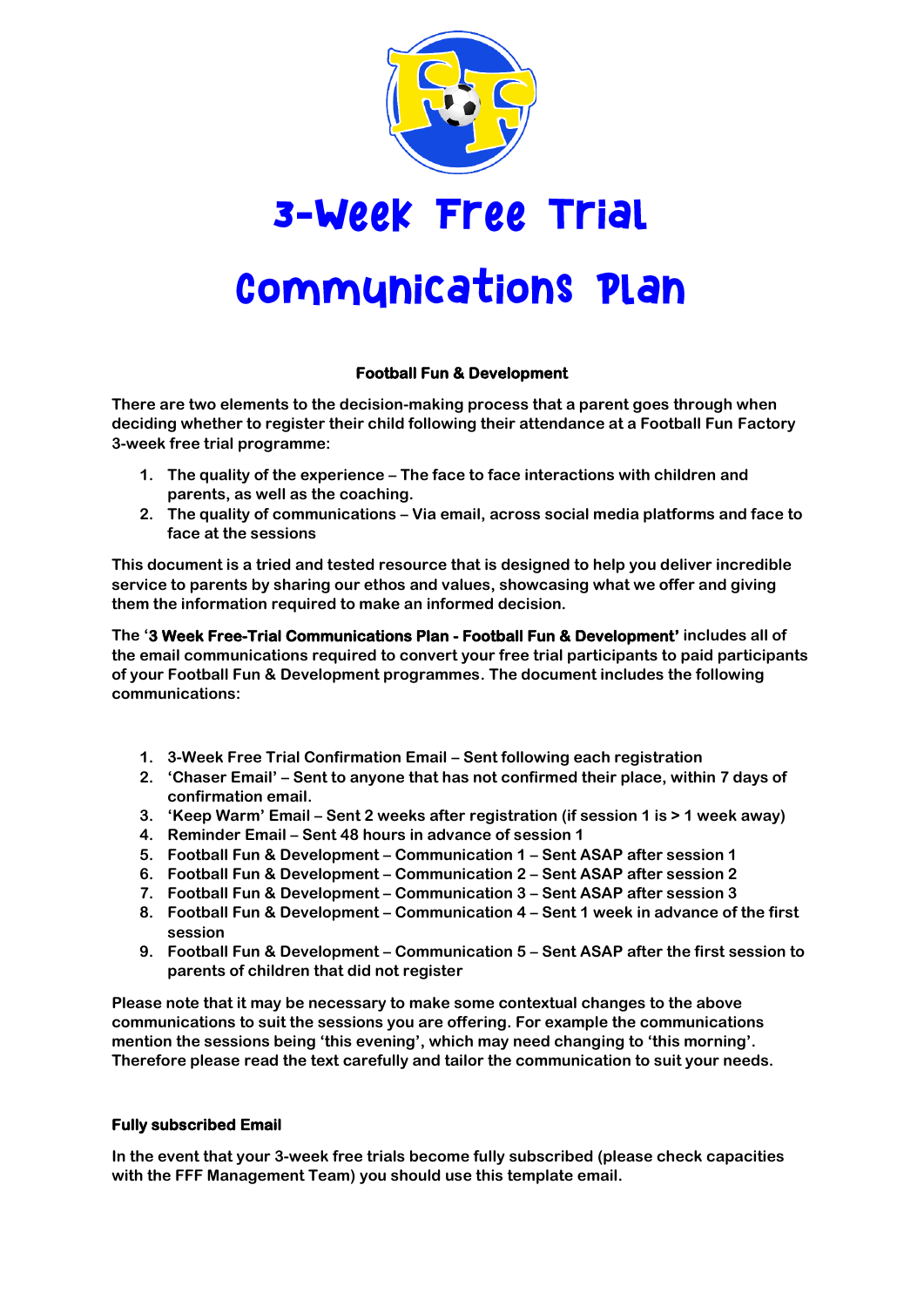# **3-Week Free Trial Confirmation Email**

#### **Subject: We are delighted to invite your child to train with us!**

**Dear <Insert Parent Name>**

**Thank you for registering your child to attend our 3-week free trial programme at <Insert Your Training Location>. Ahead of your child's attendance I am keen to ensure that you have all the information you require in preparation for your child's participation. The confirmed details for the session are as follows:**

**Location: <Insert full address & postcode> Session Dates: <Insert session dates> Session Time: <Insert session times> What to Wear: <Insert the necessary clothing and equipment requirements> What to Bring: <Insert the necessary equipment requirements>**

#### **We kindly ask that you reply to this email to confirm your child's attendance.**

**The free trial programme is designed to develop awareness of our opportunity in the local area and showcase what we have to offer, ahead of a permanent weekly programme that will begin next month. At the end of the 3-week programme you will be given all of the information about registering, should your child wish to continue. There is of course no obligation or expectation that you will register and the very least that your child will gain from attending is 3 free training sessions with the Football Fun Factory!**

**Some parents may be wondering about the cost involved beyond the trial period. At the FFF we aim to make our programmes accessible to all and break down barriers to opportunity. For these reasons we charge the programme by monthly direct debit at £X pm. We also offer a sibling discount whereby 2 children from the same family can attend for £X per month. But we don't need to worry about any of that for now…let's focus on the fun & enjoyment that your child is going to have with the FFF over the coming few weeks!**

**If you require any further information then please let me know by return email. Otherwise I look forward to seeing your child at the first session!**

**<Insert Your Name>**

**Head Coach Football Fun Factory**

#### **PLEASE NOTE**

**You will need to add your subscription prices for both your individual and sibling direct debits, as agreed with your franchise consultant.**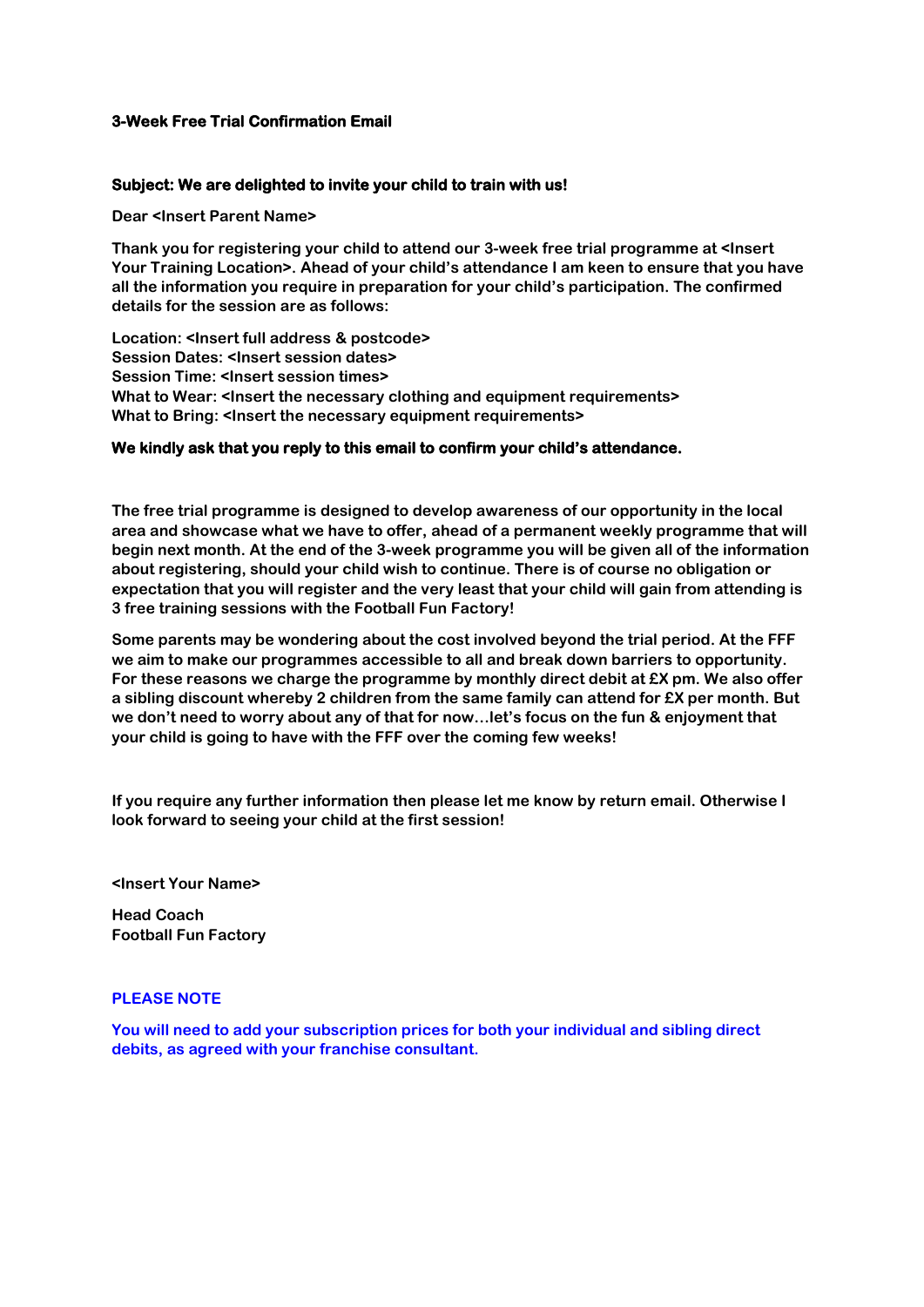# **Chaser Email**

**You will only need to send this email to those that have not replied within 7 days of sending the confirmation email. You should click 'forward' and type the following:** 

# **Subject: FW: We are delighted to invite your child to train with us!**

**Dear <Insert Parent Name>,**

**Following my recent email I wanted to check in to make sure that you have received it?**

**We would love your child to join us, but we have a limited number of places available for the trial sessions. If you do plan to come along please reply to this email to let me know that your child will be attending.**

**The full session details are listed in the below email.**

**We hope to hear from you soon!**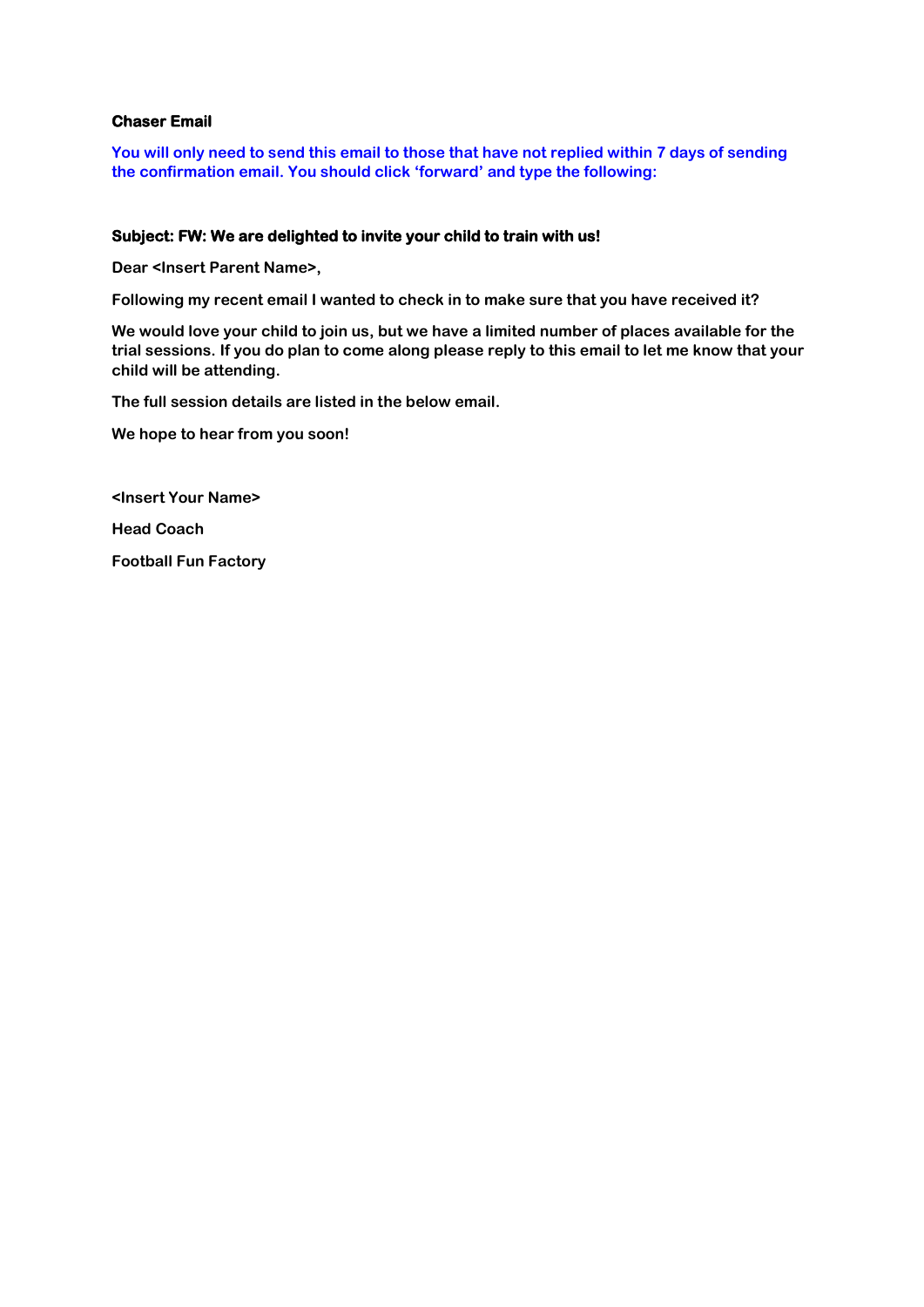# **Keep Warm Email**

**This email should be sent to parents with children booked in to attend that have confirmed their place. It can be used at your discretion. Our recommendation is to use this email when children are booked several weeks in advance.** 

#### **Subject: Providing You With a Little More Information!**

**Dear <Insert Parent Name>,**

**It will soon be time for your child to attend the Football Fun Factory!**

**In preparation for your child's participation, I thought I would provide you with a little bit more information that you may find interesting.**

**At the FFF we have 3 main priorities and whilst fun is important, it may surprise you to know that it actually isn't our top priority! Here's a little more information on the areas that we focus on most:**

#### **Priority 1 - Safety**

**Every venue that we operate has a thorough risk assessment in place. All coaches have an enhanced DBS check, safeguarding children certification and first aid qualification. We also deliver our own in-house training that focuses on all aspects of our coaching delivery to enable us to create the safest possible environment.**

#### **Priority 2 - Fun**

**We are specialists in making football fun! We have a curriculum of over 150 session plans with fun games and activities that are designed to inspire and engage children, developing their love for the game.** 

#### **Priority 3 - Development**

**All coaches are FA qualified and will help children develop their football ability. However, at the Football Fun Factory we place much greater emphasis on developing life skills, than football skills and through our programmes your child will grow in confidence and develop socially too. We can't wait to see the positive impact that our programmes has on your child.**

**If you require any further information ahead of the first trial session, just let me know!**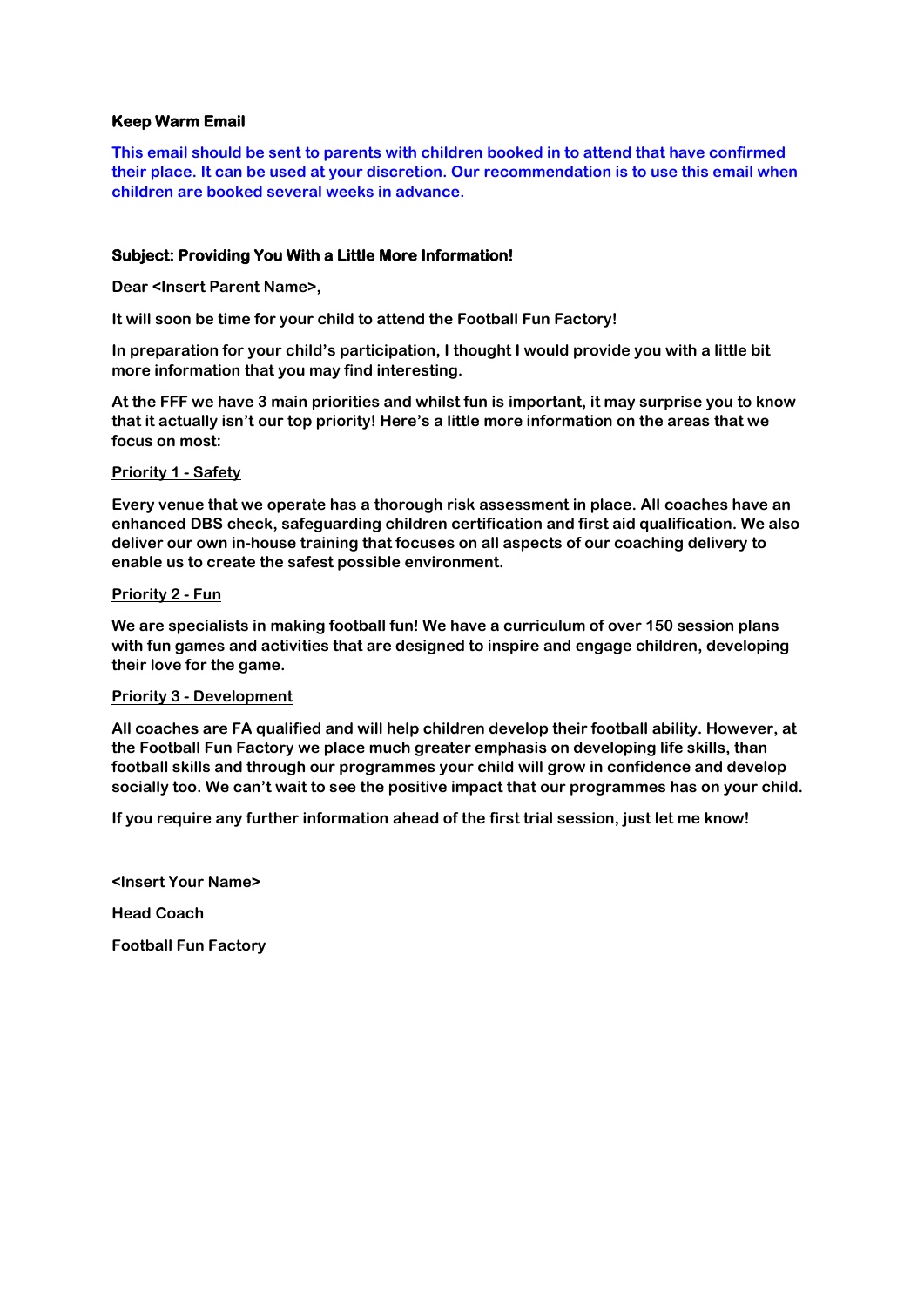# **Reminder Email – Sent 48 hours in advance of first session.**

# **Subject: Your Child's Experience is About to Begin!**

**Dear Parent,**

**A reminder that your child's experience with the Football Fun Factory is about to begin!**

**I can't wait to welcome your child along to our session. A reminder of the details below:**

**Location: <Insert full address & postcode> Session Dates: <Insert session dates> Session Time: <Insert session times>**  What to Wear: <Insert the necessary clothing and equipment requirements> **What to Bring: <Insert the necessary equipment requirements>**

**If you require any further information about the programme or would like to make us aware of any special requirements relating to your child, just let me know!**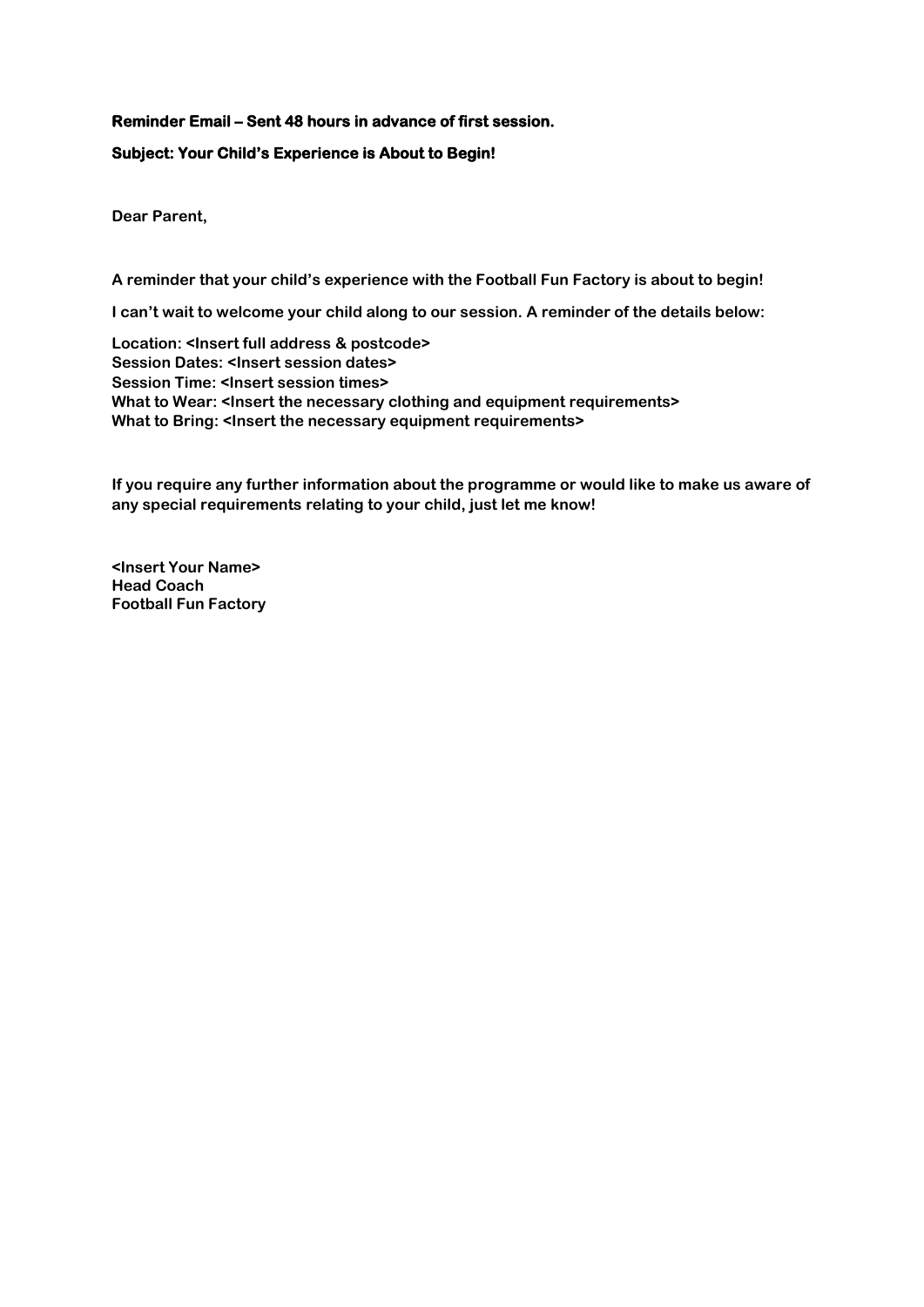#### **Subject: Parent Information - Why we do it this way!**

**Dear Parent,**

**I hope that your child enjoyed their first ever session with the Football Fun Factory! We pride ourselves on effective communication with parents and over the course of your 3-week trial with us I'll be sending some information that we hope you find useful!**

**At the Football Fun Factory we like to be different, actually we like to be the very best, at making football fun! We work hard to find a winning formula across our programmes that children and parents love to be a part of. With this is mind please see below some information of 'why we do it this way' within our weekly 'Football Fun & Development' sessions that your child is currently taking part in.**

#### **Arrival Matches**

**When children arrive it's a great introduction for them to go straight into a match! Firstly, kids love matches, so what a great way to start a session! We appreciate that some parents are rushing to get to the session on time with their children and by playing matches at the start the children keeps warm, active and engaged whilst the full group arrives, ready to start training. The arrival matches are also a great opportunity for our coaches to support beginners and check their understanding of the rules of the game.**

#### **Sessions With a Ball Each**

**You may notice that in lots of the sessions the children have a ball each. Our aim is that children get lots of touches, have the chance to practise and develop at their own rate. By having a ball each the children can be set tasks that can be developed for each individual to suit their ability level. For example, some children may continue to practise one thing, whilst others are challenged by progressing the task. Our coaches are specially trained in tailoring the experience for each individual to challenge them appropriately.**

#### **Session-Game-Session-Game**

**At the FFF we've found a winning formula that makes for a fantastic, fast-paced training session. Each section of the 1 hour sessions we deliver is quite short. We aim to maintain the children's concentration by delivering short, fun technical sessions, followed by small sided matches. In a one-hour session we aim to deliver two technical sessions and two small-sided matches.**

**Throughout your child's Football Fun Factory journey we aim to keep you updated with information about the organisation. I hope that the above gives you some real insight into how we structure our sessions and 'Why we do it this way'!**

**See you next week!**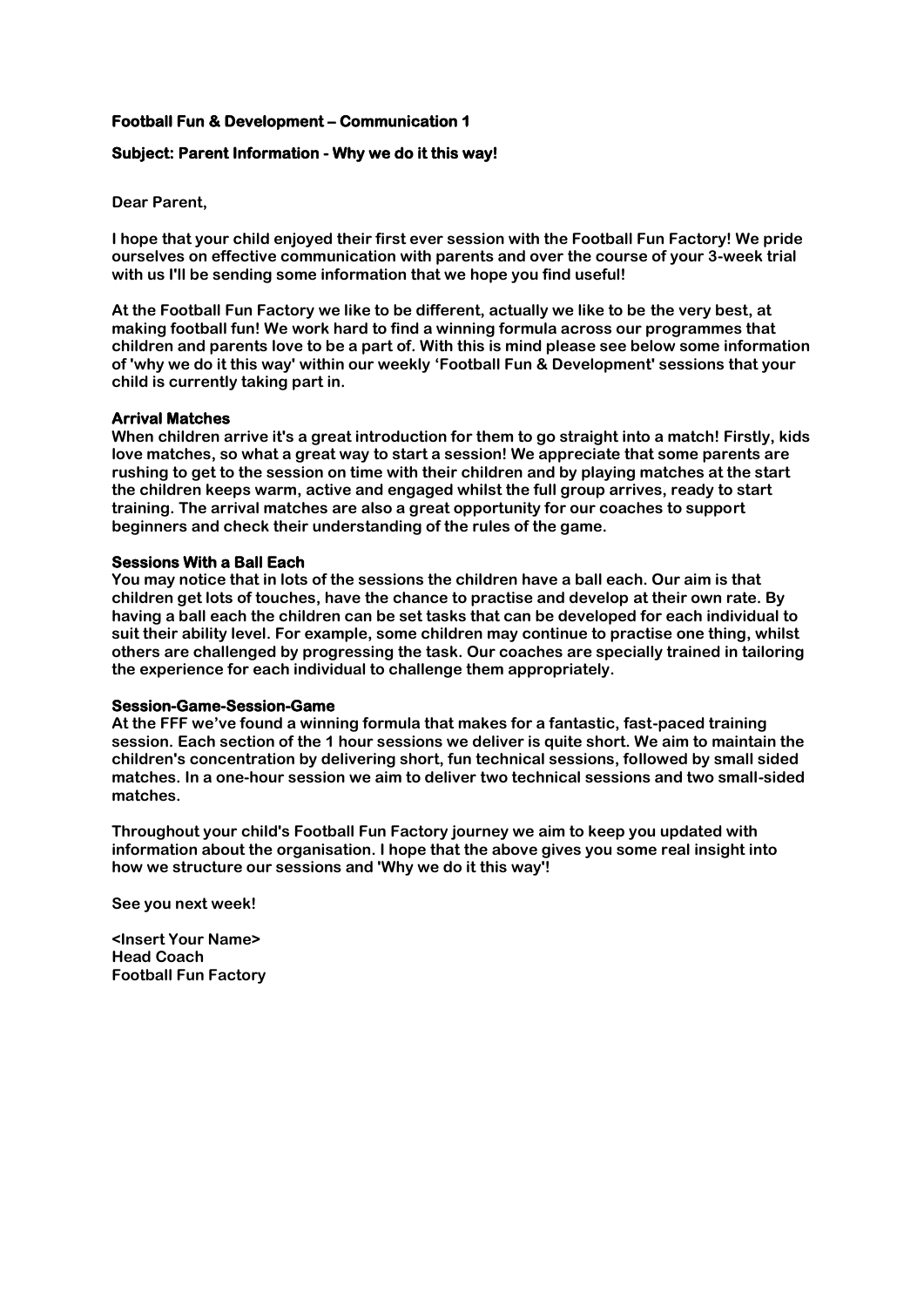#### **Subject: Parent Information - Our goal is happy, smiling children and parents!**

**Dear Children and Parents,**

**I hope that you enjoyed today's session at <Insert Your Location> as much as I did! A**  reminder that you can stay up to date with all the latest news and updates in our **<Insert Your Location> [Community Facebook Group.](https://www.facebook.com/groups/609299859835855/?ref=br_tf&epa=SEARCH_BOX) Our aim at the Football Fun Factory is to send everybody home with a big smile on their face, so hopefully we achieved our aim in today's session.**

**A reminder that next <Insert Day> is the last of your trial sessions. Following this you will have the option to sign up for the programme. There is no obligation to do so, but as and when you decide for your child to join the programme, you can sign up via this link – <Insert Coordinate Sport Link>**

**Your child was a pleasure to coach this evening and I really look forward to the last session of their free trial next week.**

**Kind regards,**

**<Insert Your Name> Head Coach Football Fun Factory**

#### **PLEASE NOTE**

**The first underlined text should be hyperlinked to your location's Community Facebook Group. The hyperlinked text in the second paragraph should be linked to [your](http://www.thefootballfunfactory.co.uk/) Coordinate Sport booking website.**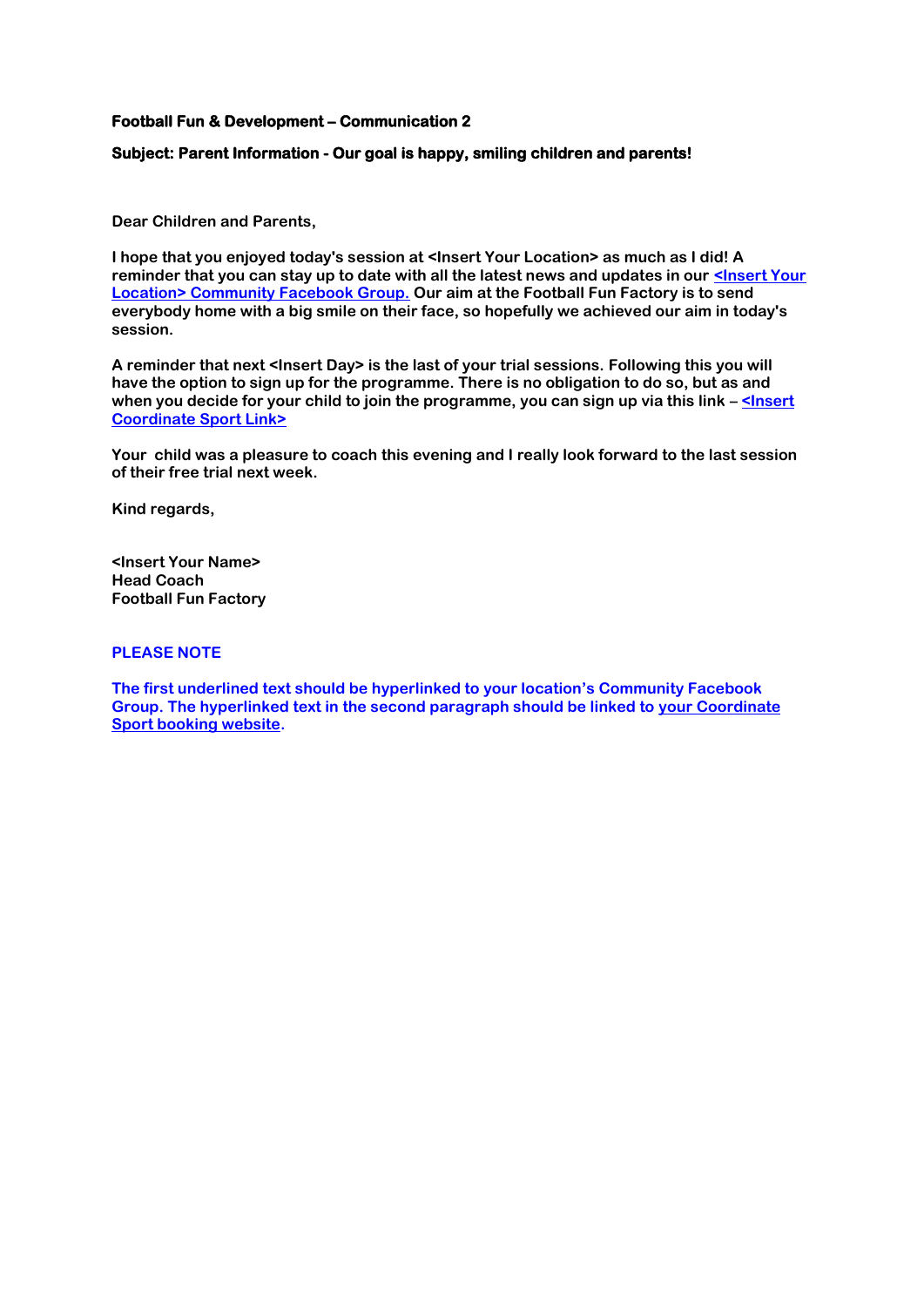#### **Subject: Thank You For Attending – We hope that your child will be continuing**

**Dear Children and Parents,**

**Thank you for attending our free trial at <Insert Your Location>. It's been a brilliant 3 weeks and I hope your child has enjoyed it as much as I have! Hopefully the last few weeks have showcased what we have to offer at the Football Fun Factory.** 

**The next session is on <Insert Date> and I hope to see your child at training! To register for our programme please follow this link - < Insert Coordinate Sport Link> by direct debit at £X per month for 1 child or £X per month for siblings.** 

**I really hope that your child will be joining us for the programme. Please note that places are limited and early registration is recommended. If you require any further information, just let me know.**

**Kind regards,**

**<Insert Your Name> Head Coach Football Fun Factory**

#### **PLEASE NOTE:**

**Add your weekly training link in the second paragraph.**

**Add your subscription rates in paragraph 2.**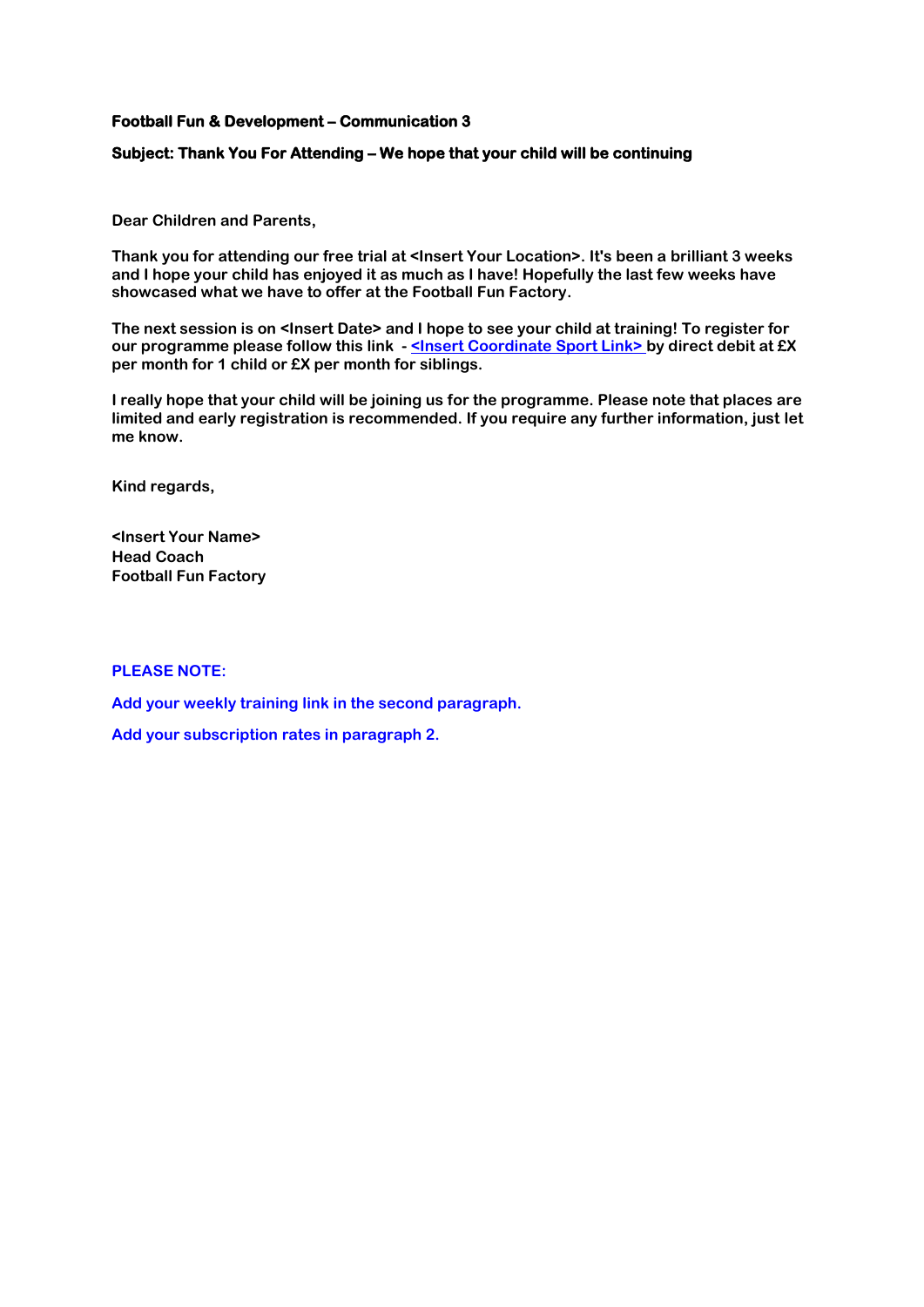# **Subject: It's Not Too Late to Sign Up for Football Fun & Development**

**Dear Children and Parents**

**One final reminder that our next session at <Insert Your Location> is on <Insert Date> and I hope that your child will be joining us. You can sign up here - <Insert Coordinate Sport Link>**

**This will be our last communication ahead of the next session about your child joining the Football Fun Factory and if you have chosen for your child not to take part this time around we hope to see them again in the future. You can keep up to date with all FFF opportunities via our website – [www.thefootballfunfactory.co.uk](http://www.thefootballfunfactory.co.uk/)**

**Kind regards,**

**<Insert Your Name> Head Coach Football Fun Factory**

**Football Fun & Development – Communication 5** 

# **Subject: KICK OFF: <Insert Location> Football Fun & Development**

**Dear Children and Parents,**

**We're sorry that you didn't make it to our session on <Insert Day>. We still have a few spaces**  left for the programme and you can register your child online at <Insert Coordinate Sport **Link>**

**If your child will not be joining us we hope to see them again in the future**  $\circledcirc$ 

**Kind regards,**